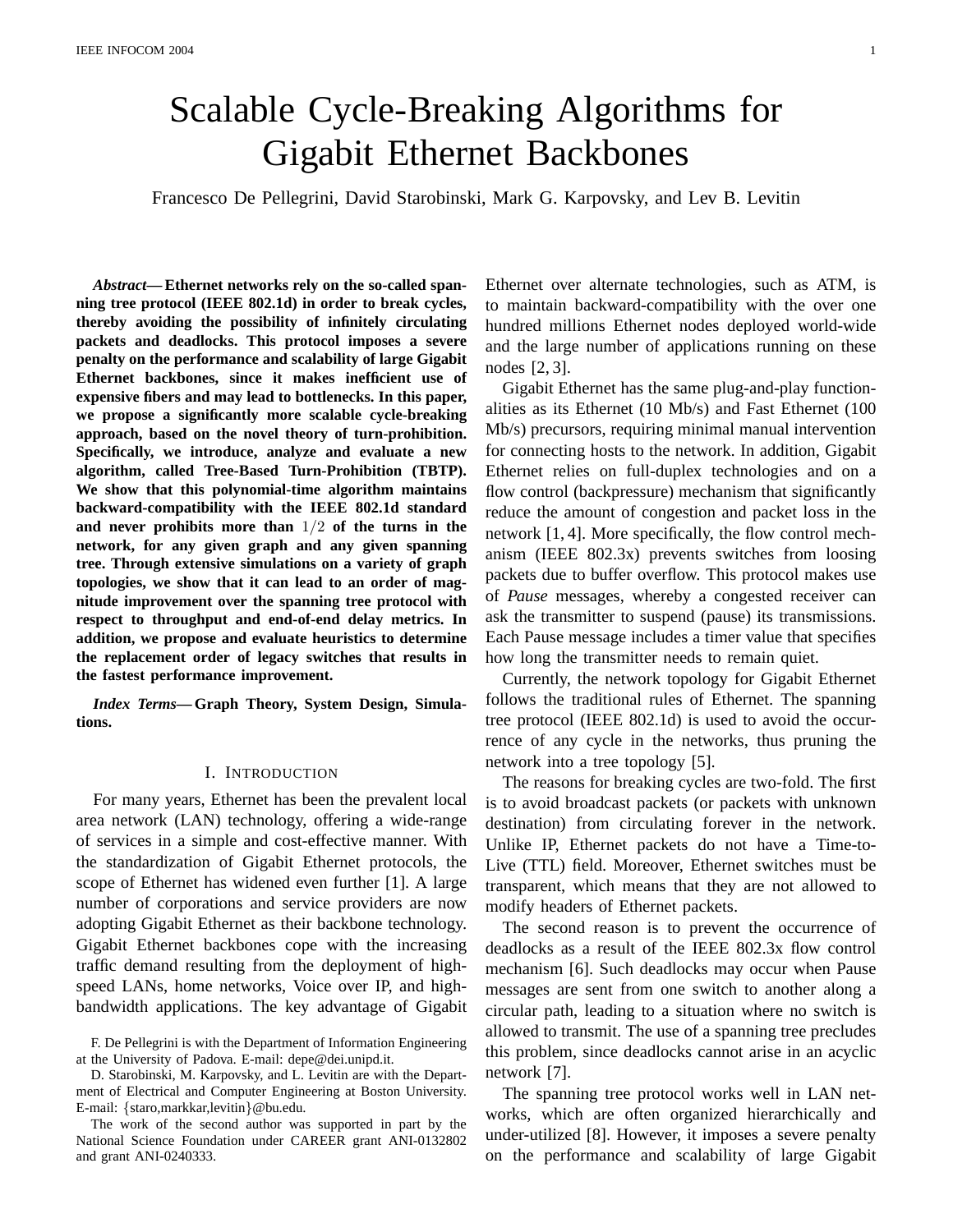Ethernet backbones, since a spanning tree allows the use of only one cycle-free path in the entire network. As pointed out by the Metro Ethernet Forum, an industrywide initiative promoting the use of optical Ethernet in metropolitan area networks, this leads to inefficient utilization of expensive fiber links and may result in uneven load distribution and bottlenecks, especially close to the root [9, 10].

One of the current approaches to address this issue is to overlay the physical network with logical networks, referred to as virtual LANs [5]. A spanning tree instance is then run separately for each virtual LAN (or group of virtual LANs). This approach of maintaining multiple spanning trees can add significant complexity to network management and be very CPU-intensive [9].

In this paper, we propose a significantly more scalable approach, based on the novel theory of *turnprohibition* [11, 12], in order to solve the cycle-breaking problem in Gigabit Ethernet backbones. Turn-prohibition is much less restrictive than link-prohibition, the approach employed to construct a spanning tree. The main idea is to consider pairs of links around nodes, referred to as turns [13], and show that all the cycles in a network can be broken through the prohibition of carefully selected turns in the network (a turn  $(a, b, c)$ around node  $b$  is prohibited if no packet can be forwarded from link  $(a, b)$  to link  $(b, c)$ ).

One of the main challenges in making use of the turn-prohibition approach is to maintain backwardcompatibility with the IEEE 802.1d standard. Our main contribution in this paper is to propose and analyze a novel algorithm, called Tree-Based Turn-Prohibition (TBTP), to address this issue. This algorithm receives a graph along with a spanning tree, as its input, and generates a set of prohibited turns, as its output.

The TBTP algorithm possesses several key theoretical properties. First, it breaks all the cycles in the networks and preserves connectivity. Second, it *never* prohibits turns along the given spanning tree. In particular, if the tree is generated by the IEEE 802.1d protocol, then legacy switches can gradually be replaced by switches capable of running turn-prohibition. Third, the algorithm prohibits at most  $1/2$  of the turns in the network. Thus, the total number of permitted turns in the network always exceeds the total number of prohibited turns. This result is valid for *any* given graph and spanning tree on it. Furthermore, it is generalizable to weighted graph topologies. In this latter case, the algorithm guarantees that the total weight of permitted turns always exceeds the total weight of prohibited turns in the network. We note that the constraint of permitting all the turns along a given spanning tree is critical for backwardcompatibility. Without this constraint, a tighter bound on the fraction of prohibited turns can been achieved, namely 1/3 [11, 12].

The rest of this paper is organized as follows. In Section II, we give a brief overview of the IEEE 802.1d protocol and discuss related work. In Section III, we introduce the TBTP algorithm, prove its main properties, and analyze its worst-case time complexity. In Section IV, we provide a general framework for maintaining backward-compatibility in an heterogeneous network composed of both "intelligent" switches, capable of running turn-prohibition, and legacy switches. We also propose heuristics to determine the order in which legacy switches should be replaced in order to achieve the fastest performance improvement. In Section V, we present numerical results, comparing the TBTP algorithm with the standard spanning tree algorithm and an earlier turn-prohibition approach called Up/Down [14]. Through extensive simulations on a variety of graph topologies, we show that the TBTP algorithm significantly outperforms the two other schemes with respect to throughput and end-to-end delay metrics. The last section is devoted to concluding remarks.

# II. BACKGROUND AND RELATED WORK

#### *A. The Spanning Tree Algorithm (IEEE 802.1d)*

The spanning tree algorithm, first proposed in the seminal paper of [15], is the standard for interconnecting LANs, according to the IEEE 802.1d protocol.

This algorithm requires a unique identifier (ID) for every switch and every port within a switch. Using a distributed procedure, it elects the switch with the smallest ID as the root. A spanning tree is then constructed, based on the shortest path from each switch to the root (switch and port IDs are used to break ties).

Every switch brings the ports connected to its parent and children into a *forwarding* state. All remaining ports are placed in a *blocking* state. Ports in the forwarding state are used to forward data frames, while ports in the blocking state can only be used for forwarding signaling messages between switches.

Packet forwarding is based on a *backward–learning* process. When a switch receives a packet from a certain host  $S$ , via one of its active ports  $P$ , it assumes that the same port can be used in the reverse direction to forward packets to host  $S$ . This way, each switch progressively constructs a table, maintained in a local cache, that maps each destination with its corresponding port in the switch. Note that cache entries are valid only for a limited amount of time, determined by an associated timer. If the destination of a packet is unknown, then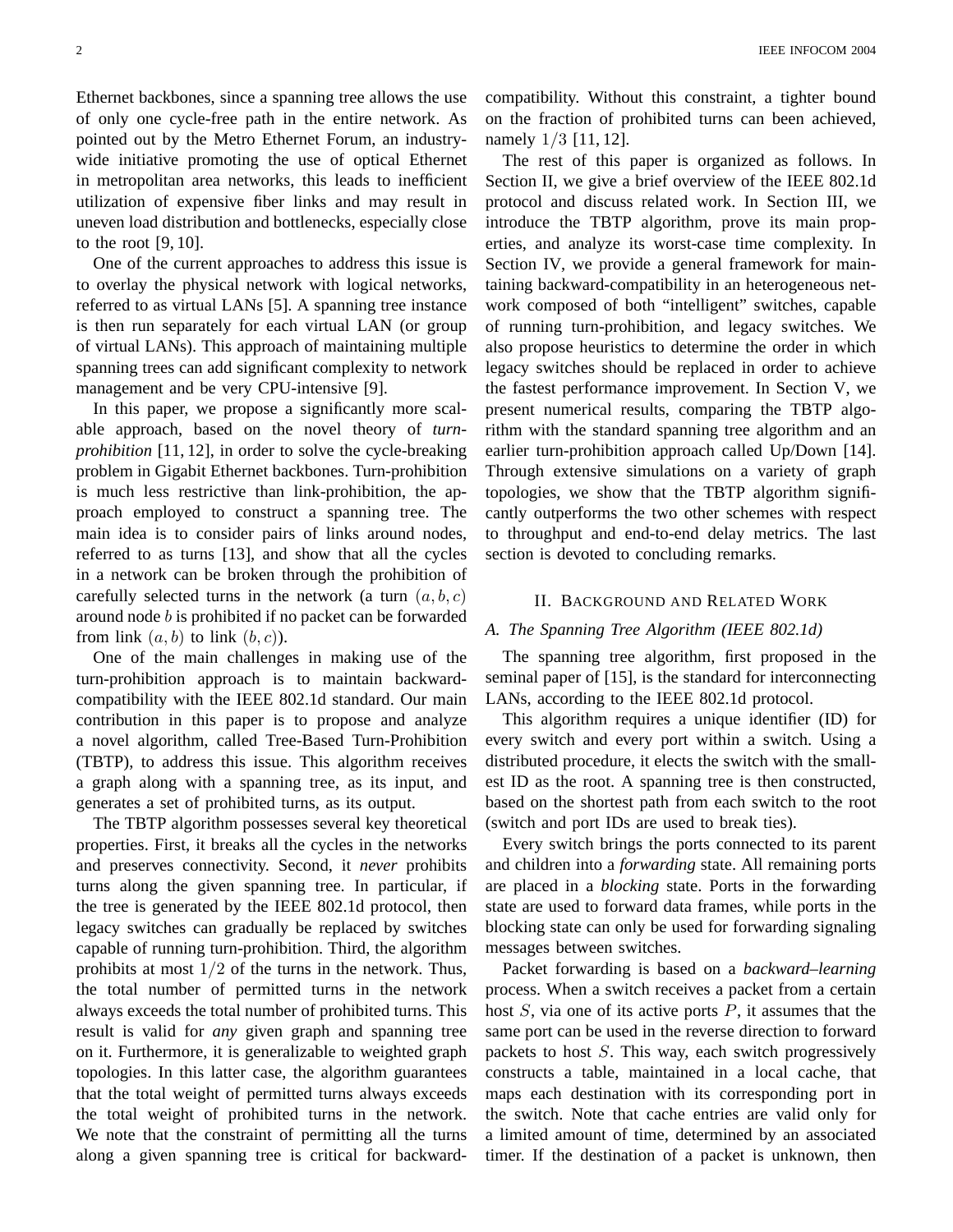the packet is forwarded over all active ports except the incoming one. This action is commonly referred to as *flooding* or *broadcast*.

#### *B. Improvements*

Several enhancements have been proposed in the literature in order to mitigate congestion near the root.

The Distributed Load Sharing (DLS) technique enables use of some of the links not belonging to the tree [16, 17]. Under specific topological constraints, this technique can provide alternate paths to the spanning tree, thus helping to relieve local congestion. In general, however, no guarantee is provided on the overall performance improvement of the network.

A recent improvement over the DLS idea is proposed in [18]. This work devises a backward-compatible scheme, called STAR (Spanning Tree Alternate Routing), that finds alternate paths shorter than paths on the spanning tree, for any additive metric. It also introduces optimization techniques to determine which legacy switches should be candidates for replacement by new switches. As with previous DLS solutions, the STAR scheme does not provide bounds on the amount of prohibited resources in the network and does not address the problem of deadlocks caused by the IEEE 802.3x protocol. Readers are referred to [18] for other previous work related to the STAR protocol.

In [19], a solution, based on the technique of diffusing computation, is proposed in order to avoid infinite packet loops. Unfortunately, this solution is not backwardcompatible with the IEEE 802.1d protocol and does not address the issue of deadlocks.

A scheduling approach, suitable for a lossless Gigabit Ethernet LAN, is proposed in [6] in order to avoid deadlocks. Although this solution avoids changes in the headers of Ethernet frames, it requires the replacement of all the switches in the network and is inherently incompatible with the spanning tree approach.

Our contribution substantially differs from previous work by guaranteeing a provable bound on the amount of prohibited resources (turns) in the network. Moreover, the TBTP algorithm that we propose is a general graphtheoretic approach for breaking cycles in networks. This algorithm is, thus, application-independent and can be used to avoid both infinite packet loops and deadlocks. Finally, our proposed algorithm is purposefully designed to be backward-compatible, as it relies on the spanning tree generated by the IEEE 802.1d protocol. Preliminary ideas leading to this work were presented in [20].

#### III. SCALABLE CYCLE-BREAKING ALGORITHMS

In this section, we present our main contribution, the Tree-Based Turn-Prohibition (TBTP) algorithm, for breaking cycles in a scalable manner in Gigabit Ethernet Networks. We also briefly review an earlier turnprohibition algorithm called *Up/Down* [14] and discuss the theoretical advantages of the TBTP algorithm over that algorithm. Beforehand, we introduce our network model and notations, and provide a formal statement of the problem.

#### *A. Model*

We model a Gigabit Ethernet network by a directed graph  $G(V, E)$  where V is a set of nodes (vertices) representing switches and  $E$  is a set of links (edges). We do not consider end-hosts, since they would just be leaves on the graph. We restrict our attention to *bidirectional* network topologies, that is, networks where nodes are connected by full-duplex links. It is worth noting that essentially all modern Gigabit Ethernet networks make use of full-duplex links (in contrast to the original Ethernet where nodes were communicating over a shared medium link).

We define a *cycle* to be a path whose first and last links are the same, for instance,  $(n_1, n_2, n_3, \ldots, n_{\ell-1}, n_{\ell}, n_1, n_2)$ . Our goal is to break all such cycles in the underlying graph in order to avoid deadlocks and infinitely circulating packets.

Note that the literature in graph-theory typically defines a cycle as a path such that the initial and final nodes in the path are the same [21]. We refer to this latter definition as a *cycle of nodes*. A spanning tree breaks all cycles of nodes in a graph.

Breaking all cycles of nodes is, however, unnecessary in general. For instance, referring to Figure  $1(a)$ , the path  $(5, 1, 4, 3, 1, 4)$  contains a cycle, while the path  $(5, 1, 4, 3, 1, 2)$  does not (although it contains a cycle of nodes). A cycle is, thus, created only when the same buffer or port is traversed twice, in the same direction. In particular, a path may traverse several times the same node without creating a cycle.

A pair of input-output links around a node is called a *turn*. The three-tuple  $(i, j, k)$  will be used to represent a turn from link  $(i, j)$  to link  $(j, k)$ , with  $i \neq k$ . For instance, in Fig. 1(a), the three-tuple  $(2, 1, 3)$  represent the turn from link  $(2, 1)$  to link  $(1, 3)$  around node 1.

Due to the symmetrical nature of bi-directional graphs, we will consider the turns  $(i, j, k)$  and  $(k, j, i)$  to be the same turn. As shown in the sequel, an efficient approach for breaking cycles in a network is based on the *prohibition* of turns. For example, in Fig. 1(a),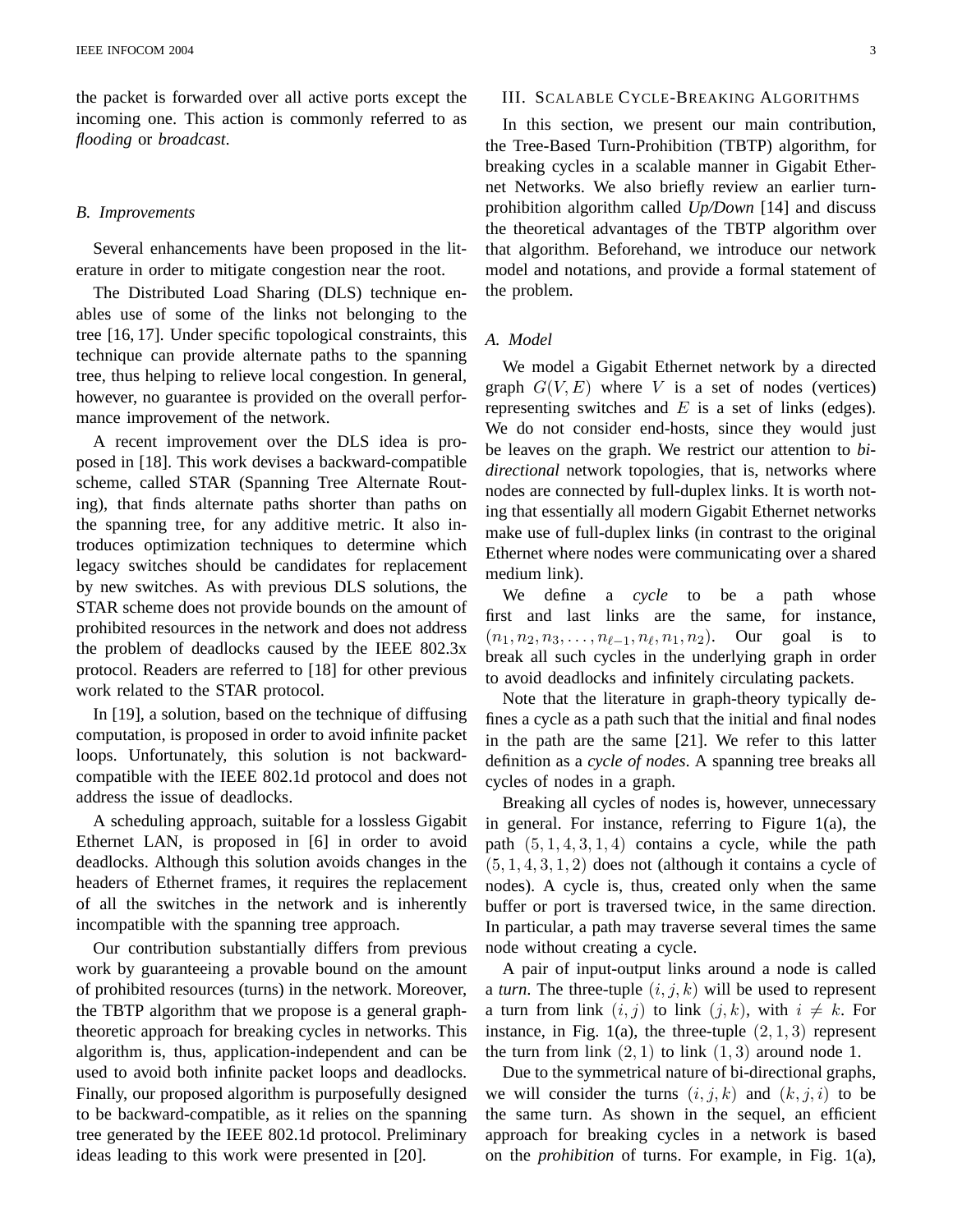

Fig. 1. (a) Example of a graph  $G$ . (b) Solution of the Up/Down algorithm for graph G. Tree-links are represented by solid lines and cross-links by dashed lines. Arcs represent prohibited turns (six turns are prohibited in total).

prohibiting the turn  $(2, 1, 3)$  means that no packet can be forwarded from link  $(2, 1)$  to link  $(1, 3)$  (and from link  $(3, 1)$  to link  $(1, 2)$ ). Note that turns involving leaves in the graph can always be permitted, since they do not belong to any cycle. We will denote by  $R(G)$  the set of all turns in the network. If the degree of each node  $i$ is  $d_i$ , then  $|R(G)| = \sum_{i=1}^{|V|}$  $\prod_{i=1}^{|V|} d_i(d_i-1)/2.$ 

#### *B. Statement of the Problem*

Suppose a spanning tree  $T(G) = (V_T, E_T)$  providing connectivity for a graph G is given *a-priori*. We refer to links belonging to this tree as *tree-links*. Other links are referred to as *cross-links*.

Denote a set of prohibited turns by  $S_T(G)$ . Our goal is to determine a set  $S_T(G)$ , such that

- 1) Every cycle in the network contains at least one turn from  $S_T(G)$ , i.e., all the cycles in the network are broken.
- 2)  $S_T(G)$  contains a minimum number of elements.
- 3) All the turns between tree-links in  $T(G)$  are permitted.

Our problem, therefore, is to determine a minimal cycle-breaking set  $S_T(G)$  that does not include turns from  $T(G)$ . If the tree is generated by the IEEE 802.1d protocol, then the solution to this problem would allow us to gradually replace legacy switches by switches capable of running turn-prohibition. We present, now, two algorithms to address this problem. For simplicity of exposition, we first assume that all nodes in the network are *intelligent* nodes, that is, nodes capable of implementing turn-prohibition. We address backwardcompatibility issues with legacy nodes in Section IV.

#### *C. Up/Down*

A possible approach for the construction of a cyclebreaking set  $S_T(G)$ , is the so-called *up/down routing* algorithm [14]. In this approach, a spanning tree  $T(G)$ is first constructed. Then, nodes are ordered according to the level at which they are located on the tree. The level of a node is defined at its distance (in number of hops) from the root. Nodes at the same level are ordered arbitrarily.

Once the nodes are ordered, a link  $(i, j)$  is considered to go "up" if  $i > j$ . Otherwise, it is said to go "down". A turn  $(i, j, k)$  is referred to as an up/down turn if node if  $i > j$  and  $j < k$ . Respectively, a down/up turn is a turn such that  $i < j$  and  $j > k$ . Clearly, any cycle must involve at least one up/down turn and one down/up turn. Therefore, it is possible to break all the cycles in a graph by prohibiting all the down/up turns. This means that packets can be transmitted over cross-links as long as they are not forwarded over down/up turns. An illustration of the Up/Down algorithm is provided in Fig. 1(b).

The Up/Down routing algorithm achieves much higher performance than the simple spanning tree approach implemented by the IEEE 802.1d protocol, as shown by our simulations in Section V. However, the performance of this algorithm depends critically on the selection of the spanning tree and its root node. In particular, it has been shown that the fraction of turns prohibited by this scheme, that is, the ratio  $|S_T(G)|/|R(G)|$ , can be arbitrarily close to 1 in some networks [11].

# *D. The Tree-Based Turn-Prohibition (TBTP) Algorithm*

We now introduce a novel cycle-breaking algorithm, called Tree-Based Turn-Prohibition (TBTP). This algorithm prohibits at most 1/2 of the turns for *any* given graph G and spanning tree  $T(G)$ . This is in contrast with the Up/Down algorithm that does not provide any guarantees on the fraction of prohibited turns in the network.

*1) The Algorithm:* The TBTP algorithm is a greedy procedure that receives a graph G and an associated spanning tree  $T(G)$  as its arguments. At each iteration, the algorithm breaks all the cycles involving some selected node  $i^*$ . Towards this end, the algorithm prohibits all the turns around node  $i^*$  (except for turns between tree-links) and permits all turns of the type  $(i^*, j, k)$ , where  $(i^*, j)$  are cross-links originating from node  $i^*$ . All the cross-links connected to node  $i^*$  are then deleted and the procedure is repeated until all the nodes have been selected and no more cross-links remain. Following is a pseudo-code for the algorithm:

# **Algorithm TBTP** $(G, T(G))$ :

1) For each node i, that has adjacent cross-link(s), construct two sets of turns

$$
A(i) = \{(i, j, k) | (i, j) \in E \setminus E_T, (j, k) \in E\}
$$
  

$$
P(i) = \{(j, i, k) | (j, i) \in E \setminus E_T, (i, k) \in E\}
$$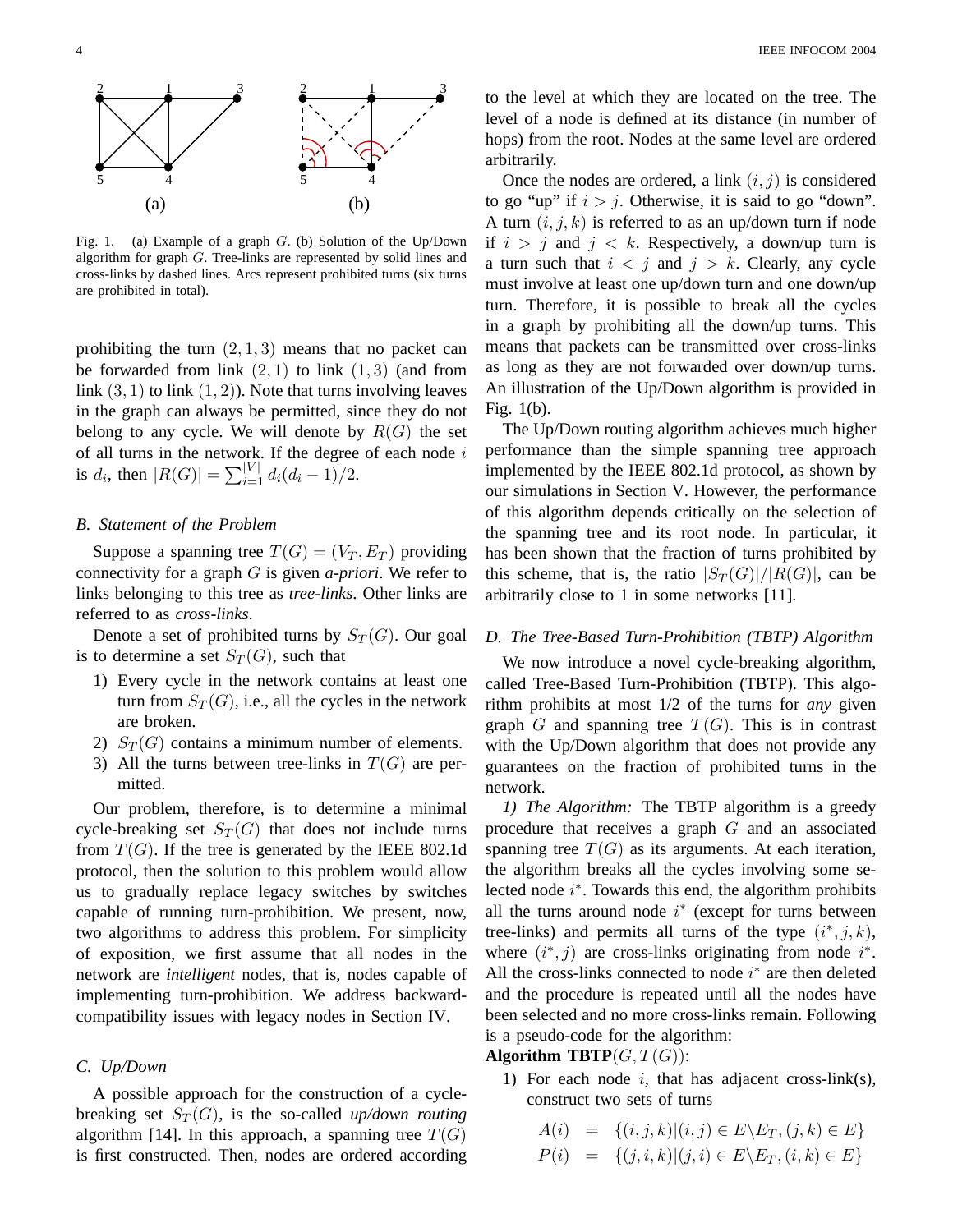

Fig. 2. Successive steps of the TBTP algorithm and final result (five turns are prohibited in total).

- 2) Select node  $i^*$  maximizing  $|A(i)| |P(i)|$  (if there are multiple such nodes, choose one at random).
- 3) Add all the turns from  $P(i^*)$  into  $S_T(G)$ .
- 4) Delete all cross-links  $(i^*, j) \in E \backslash E_T$ , and repeat the procedure until all the cross-links have been deleted.

The intuition behind the node selection is as follows. Each node  $i$ , is associated with a potential set of permitted turns  $A(i)$  and a potential set of prohibited turns  $P(i)$ . At each iteration, the selected node is the one that maximizes the difference between the cardinality of the sets, namely  $|A(i)| - |P(i)|$ . We will show in the sequel that there always exists at least one node for which this difference is greater or equal to zero. Thus, this selection strategy guarantees that the algorithm prohibits at most 1/2 of the turns in the graph.

Figure 2 illustrates the algorithm. At the first step of the algorithm, the sets  $A(i)$  and  $P(i)$  are computed for each node i. For instance, for node 1, these sets are  $A(1) = \{(1, 5, 2), (1, 5, 4)\}$  and  $P(1) =$  $\{(2, 1, 5), (3, 1, 5), (4, 1, 5)\}.$  The selected node is node 3 for which  $|A(3)| - |P(3)| = 2$  (either node 2 or 5 could have been selected as well). As a result, turn  $(1, 3, 4)$  is prohibited. The procedure is then repeated, but without cross-link  $(3, 4)$ . As shown in the figure, the procedure continues until no more cross-links remain. The final set of prohibited turns is  $S_T(G)$  =  $\{(1, 3, 4), (1, 4, 2), (1, 5, 2), (1, 5, 4), (2, 5, 4)\}\$  (other solutions are also possible). Thus, the algorithm ends up in prohibiting five turns which is one fewer than Up/Down.

Note that the TBTP algorithm requires each switch to have full knowledge of the topology. The algorithm can be implemented in a decentralized fashion as a link-state algorithm [5], where every switch maintains a global topology map.

*2) Analysis:* We now prove the main properties of the TBTP algorithm.

# **Theorem 1** *The TBTP algorithm preserves network connectivity.*

*Proof:* The algorithm never prohibits turns between tree-links. Thus, network connectivity is provided by the spanning tree  $T(G)$ .

# **Theorem 2** *The TBTP algorithm breaks all the cycles.*

*Proof:* If any cycle exists, then it must involve at least one cross-link. Thus, in order to prove the theorem, we need to show that a turn containing a cross-link cannot belong to any cycle.

The proof is by induction. The induction hypothesis is that each iteration of the algorithm, none of the turns around nodes previously selected, and containing a crosslink, belong to any cycle. This hypothesis is clearly true for the first node selected, say node  $i_1$ . This is because the TBTP algorithm prohibits all the the turns of the type  $(j, i_1, k)$  around node  $i_1$ , where  $(j, i_1)$  are cross-links.

Now suppose that  $n - 1$  nodes have already been selected and none of the turns, containing a cross-link, around these nodes belong to any cycle. The next chosen node is, say, node  $i_n$ . We distinguish between two types of turns around node  $i_n$ . First, we consider turns which contain a cross-link adjacent to one of the previously selected nodes. These turns have been permitted in one of the former steps of the algorithm, but can not lead to a cycle, by the induction hypothesis. Second, we consider the turns around node  $i_n$ , containing a cross-link, and that do not involve a previously selected node. The TBTP algorithm prohibits all these turns. As a consequence, the algorithm breaks all the remaining cycles that could have involved node  $i_n$  with one of its adjacent cross-links. The induction hypothesis is thus justified, and the proof of the theorem is complete.

We now show that the TBTP algorithm prohibits at most 1/2 of the turns in the network. We first prove the following lemma:

**Lemma 1** *At each step of the algorithm, the following inequality holds*

$$
\sum_{i \in G} (|A(i)| - |P(i)|) \ge 0
$$

*Proof:* Each turn  $(i, j, k)$ ,  $\{(i, j) \in E \setminus E_T, (j, k) \in$  $E$ , can appear only once as a prohibited turn, namely in the set  $P(j)$ . On the other hand, the same turn will appear as a permitted turn in the set  $A(i)$ , and possibly also in the set  $A(k)$  if  $(j, k) \in E\backslash E_T$ . Thus, each turn is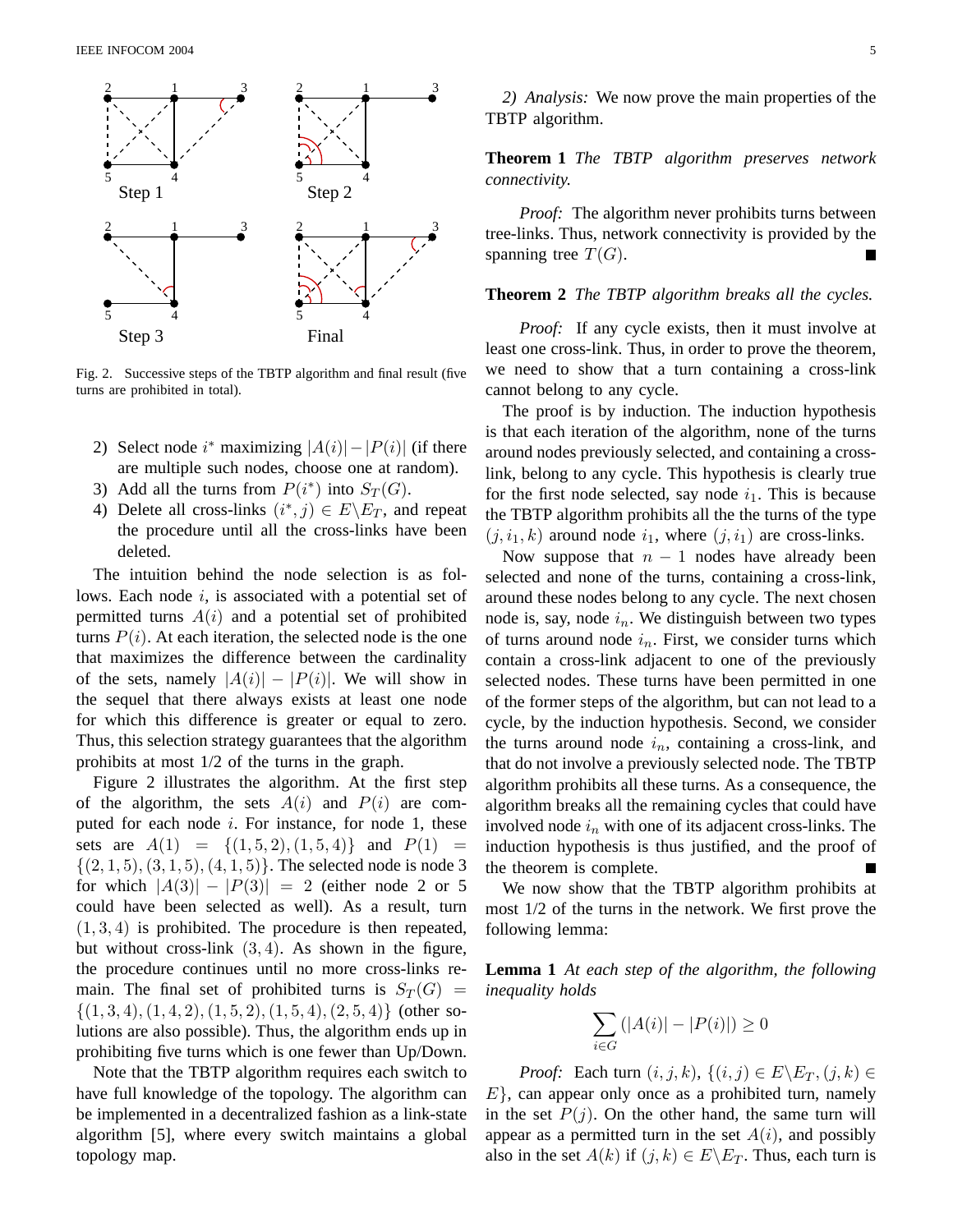counted once in the set of prohibited turns and, at least, once in the set of permitted turns, thereby proving the lemma.

**Theorem 3** *The TBTP algorithm prohibits at most 1/2 of the turns in the network.*

*Proof:* From Lemma 1, there must exist at least one node *i* for which the difference  $|A(i)| - |P(i)|$  is greater or equal to zero. Since, at each step, the algorithm selects the node  $i^*$  that maximizes this difference, it is guaranteed that the number of permitted turns is greater or equal to the number of prohibited turns.

It is worth noting that the number of turns permitted by the TBTP algorithm is actually strictly greater than the number of prohibited turns. This is because turns between tree-links are all permitted as well.

*3) Algorithm complexity:* We next show that the TBTP algorithm has practical computational complexity.

**Theorem 4** *The computational complexity of the TBTP* algorithm is  $\mathcal{O}(|V|^2 d^2)$ , where d represents the degree *of graph* G *(i.e., the maximum degree of any node in the graph).*

*Proof:* The analysis of the computational complexity can be broken down into the following components:

- 1) The construction of the spanning tree  $T(G)$ . This component has complexity  $\mathcal{O}(|V|d)$ .
- 2) Computations of the sets  $A(i)$  and  $P(i)$ . Computing the number of permitted/prohibited turns around any node i is of the order  $O(d^2)$ . At each iteration of the algorithm, this computation is performed for all  $|V|$  nodes in the graph. Since the number of iterations is at most  $|V|$ , we obtain that the overall complexity of this component is  $\mathcal{O}(|V^2|d^2)$ .
- 3) The selection of node  $i^*$ . At each iteration, the node that maximizes the difference  $|A(i)| - |P(i)|$ is selected, which requires  $\mathcal{O}(|V|)$  computations. Since there are at most  $|V|$  iterations, the complexity of this component is  $\mathcal{O}(|V^2|)$ .

We therefore obtain that the algorithm complexity is  $\mathcal{O}(|V|^2 d^2)$ .

Note that the above analysis assumes a straightforward implementation of the algorithm. The computational complexity could be reduced by using advanced data structures, such as priority queues. Likewise, at each step of the algorithm, we do not have to repeat the computations of the set  $A(i)$  and  $P(i)$  for each node i, but only for a subset of the nodes.

*4) Extension for Weighted Graphs:* So far, we have only considered the case of unweighted graphs. However, in switched Ethernet networks, different links may have different capacity, e.g., 100 Mb/s versus 1 Gb/s. Consequently, the relative importance of different turns vary as well.

In order to address this issue, we can extend our results to weighted graphs. Each turn  $(i, j, k)$  in the graph is associated with a weight  $w(i, j, k)$ . This weight can be set according to any metric of interest [12].

The TBTP algorithm for weighted graphs remains the same as for unweighted graphs. We just have to replace  $|A(i)|$  and  $|P(i)|$  by the sum of the weight of turns in the corresponding sets. Moreover, since the proof of Theorem 3 holds unchanged, we obtain the following result for weighted graph topologies:

**Corollary 1** *The sum of the weights of prohibited turns by the TBTP algorithm is at most* 1/2 *of the sum of the weights of all turns in* G*.*

As an illustration, consider the example of Fig. 2, but with the following distribution of weights for the turns:  $w(1,3,4) = 10$  and the weights of all other turns set to 1. In such a case, the algorithm would prohibit the following set of turns  $S_T(G)$  =  $\{(2, 4, 1), (2, 4, 3), (2, 4, 5), (3, 4, 1), (3, 4, 5), (2, 5, 1),$  $(2, 5, 4)$ . The overall weight of the prohibited turns is 7 which represents 25% of the total weight of the turns in the network.

# IV. BACKWARD–COMPATIBILITY

In the description of the Up/Down and TBTP algorithms in the previous section, we have assumed that all switches in the network are capable to perform turn-prohibition. In large networks, however, a massive replacement of all switches is a major issue and very unlikely to happen. In this section, we suggest a strategy for a smooth transition towards a complete replacement.

#### *A. Approach*

We consider an heterogeneous network consisting of both intelligent and legacy nodes. In order to ensure backward-compatibility, we require intelligent switches to be able of running both the spanning tree algorithm (IEEE 802.1d) and turn prohibition.

At the very beginning, all the switches run the distributed spanning tree algorithm. As a result, every node belongs to a spanning tree  $T(G)$  that is generated by the IEEE 802.1d protocol.

Next, intelligent nodes send "neighbor discovery" messages to their directly connected neighbors. As a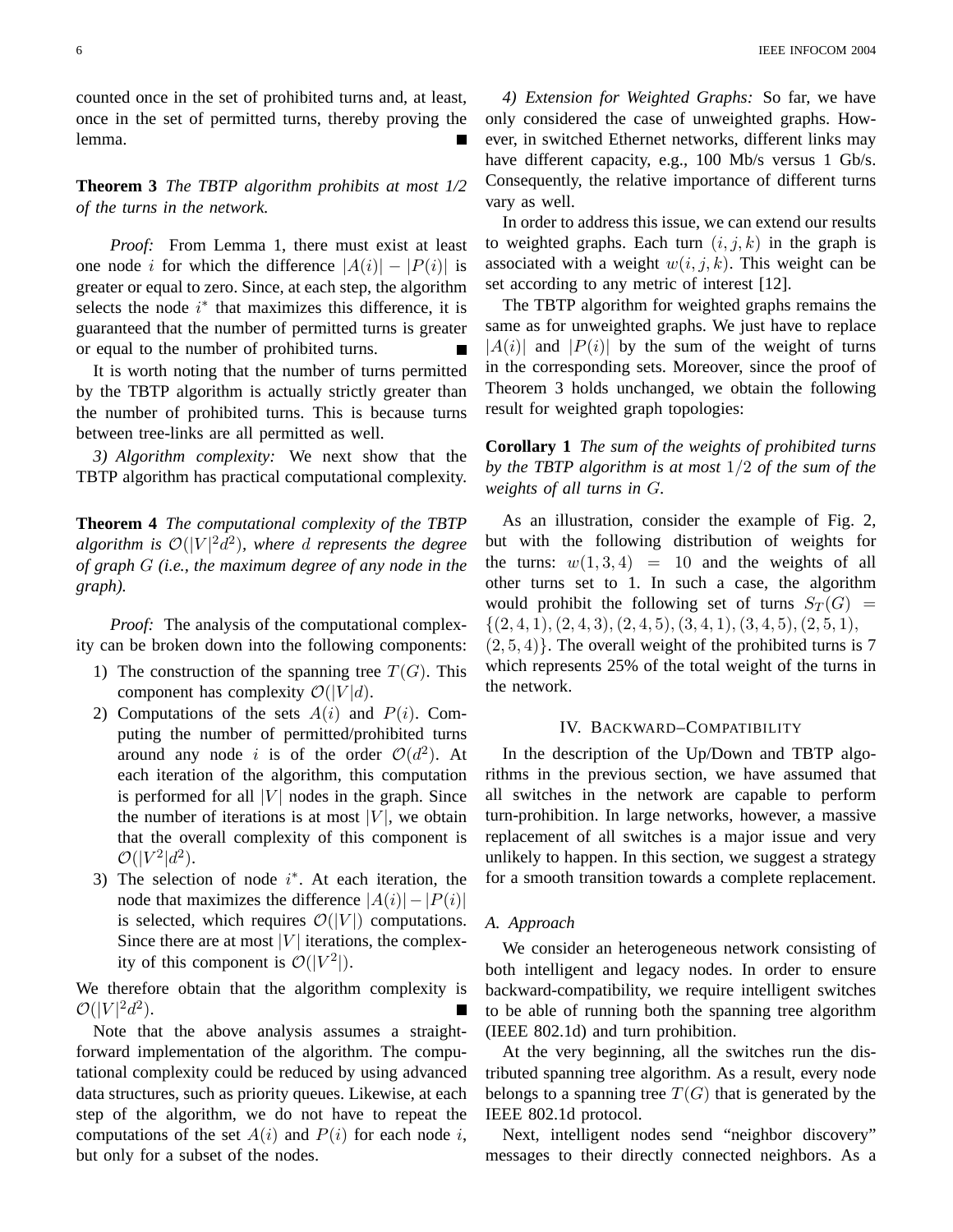result, an intelligent node knows if it is connected to another intelligent node or to a legacy node.

Now suppose that two intelligent nodes are connected by a cross-link. Then use of this link may be possible, depending on the turn-prohibition algorithm being employed. However, if a cross-link connects between an intelligent node and a legacy node, then use of this link is not possible. This is because the legacy node would not accept to forward or receive packets over that link.

Therefore, a backward-compatible solution has to examine each turn  $(i, j, k)$ , where  $(i, j)$  is a cross-link and both nodes  $i$  and  $j$  are intelligent, and decide if this turn can be permitted or not. We now distinguish between the cases of Up/Down and TBTP.

*1) Up/Down:* We remind that the Up/Down algorithm requires nodes to be ordered. This information can readily be obtained from the IEEE 802.1d protocol, since each node *n* knows its distance  $d(n)$  from the root. Thus, each turn  $(i, j, k)$  for which  $d(i) \neq d(j)$  and  $d(j) \neq d(k)$ can be resolved. It will be prohibited only if node  $j$  is farther away from the root than the two other nodes. Also, turns such that  $d(i) = d(j)$  can be resolved using the IDs of the switches, that is, if  $ID(i) > ID(j)$  then  $i > i$  and vice-versa.

Note that this approach works as well when node  $k$  in the turn  $(i, j, k)$  is a legacy node, because node j knows whether node  $k$  is its parent or one of its children (remind that if node k is a legacy node, then link  $(j, k)$  must be a tree-link).

*2) TBTP:* As mentioned in Section III, the TBTP algorithm requires each node to have global knowledge of the network topology. This is of course not possible in an heterogeneous network, since legacy nodes would not participate in the process of collecting the topology (e.g., by generating or forwarding link-state packets).

Our solution is to implement the TBTP algorithm independently for each connected group of intelligent nodes. We refer to such groups as *components of connectivity.* Figure 3(a) gives an example of an heterogeneous network with two components of connectivity, namely nodes 1,3,4 and nodes 6,7,8.

In each component connectivity, the intelligent nodes collect the internal topology of that component and run the TBTP algorithm to decide which turns should be permitted or prohibited.

In order to show why this approach breaks all the cycles, consider the following modified topology  $G'$ . This topology consists of the original topology  $G$ , but without all the cross-links connected to legacy nodes (on one or both ends). We now observe that our backwardcompatible solution is equivalent to having run the centralized version of the TBTP algorithm, described in



Fig. 3. (a) An heterogeneous graph, G, composed of legacy and intelligent nodes. (b) Corresponding modified topology  $G'$  and prohibited turns.

Section III, on the topology  $G'$ . Therefore, it follows from Theorem 2 that all the cycles in the network are broken. Figure 3 depicts an example of an heterogeneous graph  $G$  and its corresponding modified topology  $G'$ .

#### *B. Packet Forwarding (Routing)*

In a turn prohibition-based algorithm, such as Up/Down or TBTP, several paths may exist between a source and a destination, as opposed to a spanning tree where only a single path exists. Thus, there is a need to deploy a routing algorithm that can determine the "best" path, according to some appropriate metric, from each source to each destination.

In [11], we have described one such routing algorithm that is a generalization of the Bellman-Ford routing algorithm. In the case of TBTP, the implementation of this routing algorithm adds little overhead, since every node knows the full topology.

Similarly to the original Bellman-Ford algorithm, the generalized version can be implemented in a fully distributed way. Therefore, when used with Up/Down, nodes do not need to have global knowledge of the topology. Furthermore, since the network contains no cycles, the count-to-infinity problem will not arise.

In the case of heterogeneous networks, the generalized Bellman-Ford algorithm is implemented separately in each component connectivity. In order to maintain backward-compatibility, intelligent nodes which are directly connected to legacy nodes must also implement the backward-learning process of the IEEE 802.1d protocol. In such a case, when an intelligent node learns about a certain destination outside its component of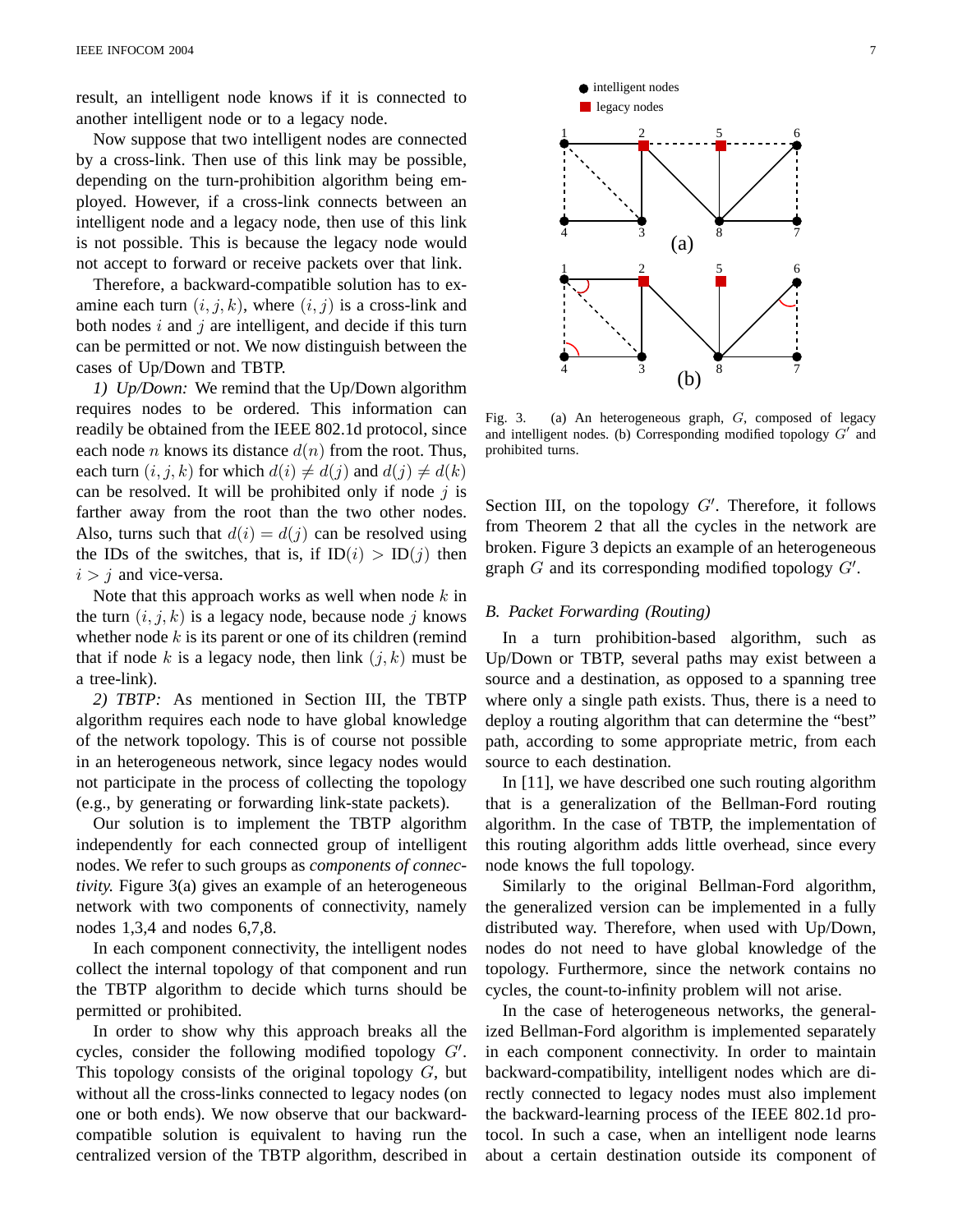connectivity, it must inform all the other nodes within its component.

Finally, each routing entry has an associated time-out, e.g. 15 minutes. If the entry is not refreshed within this period of time, then it is removed from the routing table. As with the IEEE 802.1d protocol, a switch that receives a packet for an unknown destination will broadcast the packet along links of the spanning tree  $T(G)$ .

# *C. Heuristics for Node Replacement*

By implementing turn-prohibition instead of linkprohibition, the TBTP and Up/Down algorithms clearly outperform the simple spanning tree algorithm. Therefore, the gradual replacement of legacy nodes by intelligent node will improve network performance.

An interesting question within this context is as to which legacy nodes should be replaced first in order to achieve maximum improvement. One simple strategy is the *random* one in which a legacy node is picked at random and replaced by an intelligent node.

We propose here another heuristic. This heuristic relies on the fact that a random replacement could lead to sets of intelligent nodes completely isolated, i.e., no crosslink can be enabled for forwarding. Instead, we propose a *Top-Down* approach whereas the replacement starts from the root, i.e., replacing the level 1 node first, then proceed with level 2 nodes and so on. This replacement strategy will guarantee the existence of at most one component of connectivity in the network. Moreover, it will relieve congestion from the root. Therefore, we expect that this heuristic will lead to a faster performance improvement than the random one. Our numerical results in the next section confirm this rationale.

# *D. Reconfiguration*

In the case of node/link failures, the spanning tree  $T(G)$  is reconfigured according to the specifications of the IEEE 802.1d standard or its recently improved version, IEEE 802.1w, which supports faster spanning tree reconfiguration. Once the spanning tree is reconfigured, a new set of permitted/prohibited turns is determined using the procedure described above.

#### V. NUMERICAL RESULTS

In this section, we compare the performance of the various cycle-breaking approaches described in the previous sections. In order to obtain comprehensive sets of results, we make use of both *flow level* and *packet level* simulations.

Flow level simulations are based on fluid models. They provide fast, qualitative results and can be run over large number of graphs with different topology properties.

Packet level simulations, on the other hand, model network dynamics at the granularity of single packets. They can provide more accurate estimates on quality of service metrics, such as end-to-end delay and throughput. Unfortunately, they are computationally intensive, especially for large graphs.

# *A. Flow Level Simulations*

The goal of our flow level simulations is to compare the performance of the algorithms as related to different network topology properties, such as the size of the network or the degree of the nodes. Another important objective is to evaluate the heuristics for node replacement discussed in Section IV.

Our simulations are based on random, connected graphs. Each node has fixed degree  $d$ , and the network size (number of nodes in the network) is  $|V|$ . We assume that all links in the network have the same capacity C and we set  $C = 1$  Gb/s. All the results presented correspond to average over 100 graphs with identical parameters.

Once a random graph is generated, each of the cycle-breaking algorithms (spanning tree, Up/Down and TBTP) is run on top of it in order to determine a set of prohibited links/turns. Routing matrices over a turnprohibited graph are computed using the generalized Bellman-Ford algorithm of [11].

As a reference, we also simulate an ideal scheme when no turn in the graph is prohibited. We refer to this scheme as *shortest path*, since each flow is established along the shortest path from the source to the destination.

We consider two metrics. The first is the fraction of prohibited turns in the network, that is, the ratio  $|S_T(G)|/|R(G)|$ . A lower value for this quantity is considered to be better since it implies less unutilized network resources.

The second metric is throughput. We compute this metric as follows. We assume a fluid model where flows are transmitted at a fixed rate. Each node establishes a session (flow) with  $k$  other nodes in the network, picked at random. In all of our simulations, we set  $k = 4$ . Each flow is routed along the shortest-path over the turn-prohibited graph (if multiple routes exist, then one is selected at random). Next, we determine the bottleneck link, which is the link shared by the maximum number of flows. The throughput is then defined as the capacity of the bottleneck link divided by the number of flows sharing it. In other words, the throughput is the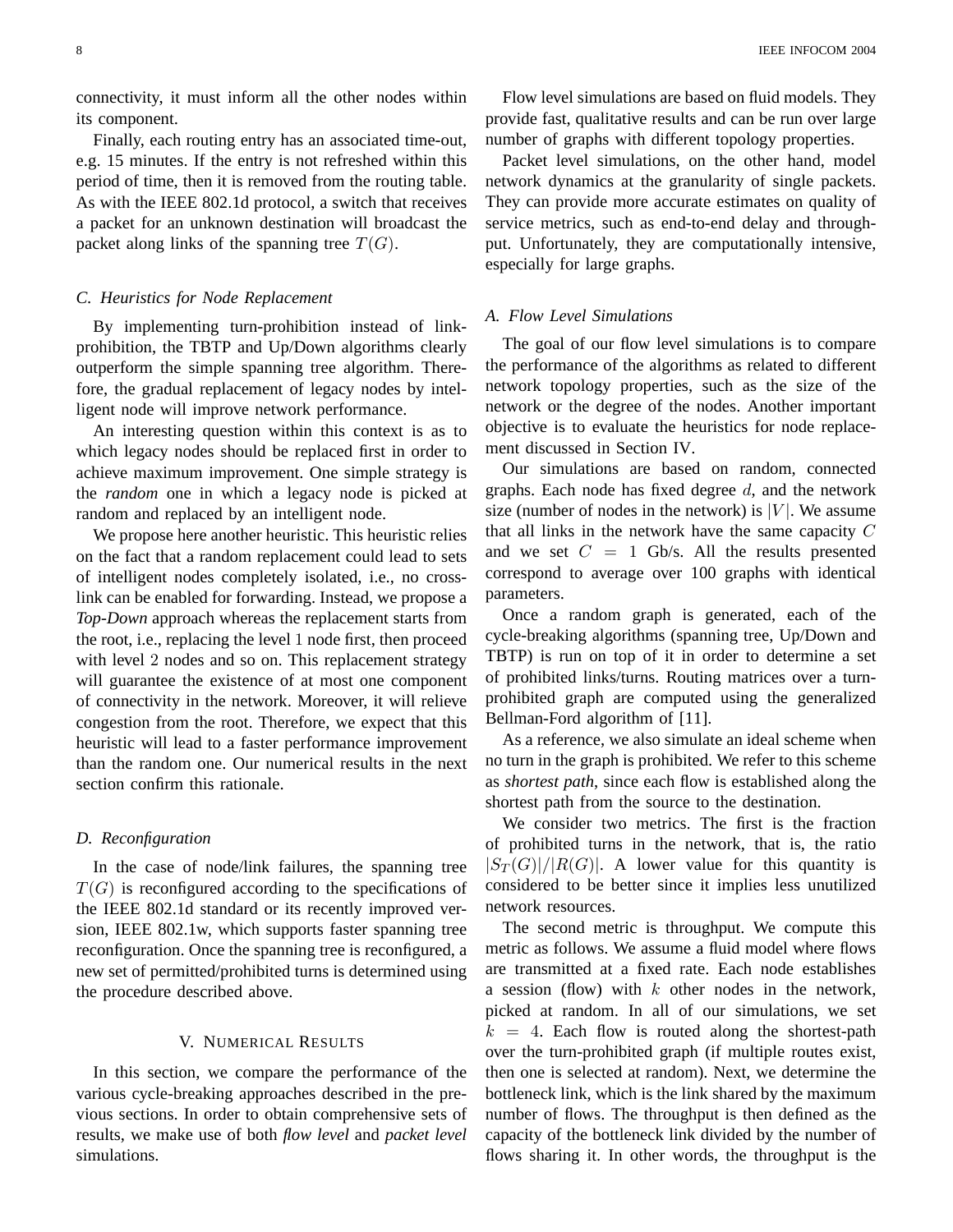maximum rate at which each flow can be transmitted without saturating the network.

*1) Complete Replacement of the Switches:* In our first set of simulations, we compare the performance of the algorithms assuming that all switches in the network are intelligent, that is, capable of performing turn-prohibition.

We first evaluate the performance and scalability properties of each algorithm as a function of the number of nodes in the network  $|V|$ . We assume the degree of each node to be  $d = 8$ .

Table I shows that the TBTP algorithm prohibits about 10% fewer turns than Up/Down. As expected, the simple spanning tree approach performs far worse, prohibiting about  $90\%$  of the turns in the network<sup>1</sup>. These results are almost insensitive to the network size.

Figure 4 depicts the throughput performance with 99% confidence intervals. The results presented are in agreement with those obtained for the fraction of prohibited turns. We observe that, for 32 nodes, the TBTP achieves a throughput approximately 10% higher than that of Up/Down. Moreover, the relative difference in the performance between these two algorithms increases with the network size. Another important observation is that the throughput of TBTP is within a factor of at most 1.5 from that of the "shortest-path" scheme. This means that the cost of breaking all the cycles in the network may not be too significant in terms of network performance. This is in clear contract with the spanning tree approach which achieves an order of magnitude lower throughput.

Next, we evaluate the effect of the graph density on the performance of the algorithms. We vary the degree of the nodes d, but keep the number of nodes fixed to  $|V| = 120$ . Table II provides evidence on the scalability of the turn-prohibition techniques, as compared to the spanning tree. While the fraction of prohibited turns prohibited by the TBTP and Up/Down algorithms increase slightly with the degree  $d$ , the spanning tree approach experiences a much sharper increase.

<sup>1</sup>Although the spanning tree approach prohibits links, it is still possible to count the fraction of prohibited turns in the network

|     | TBTP | Up/Down | Spanning Tree |
|-----|------|---------|---------------|
| 32  | 0.29 | 0.31    | 0.91          |
| 56  | 0.28 | 0.30    | 0.91          |
| 88  | 0.28 | 0.30    | 0.91          |
| 120 | 0.28 | 0.30    | 0.91          |
| 152 | 0.27 | 0.30    | 0.91          |

FRACTION OF PROHIBITED TURNS FOR NETWORKS OF VARYING SIZE AND FIXED DEGREE  $d = 8$ .

TABLE I



Fig. 4. Throughput versus increasing number of nodes  $|V|$ . The degree of each node is  $d = 8$ .

Figure 5 shows the throughput performance of the various algorithms as a function of the node degree. We note that increasing the degree of nodes implies an addition of links in the network. The spanning tree algorithm is the only algorithm that does not benefit from this increase. The reason is that a spanning tree permits the use of only  $|V| - 1$  links in the network, independently of the topology.

Figure 5 also depicts the performance of the Turn-Prohibition (TP) algorithm developed in [11]. This algorithm prohibits at most  $1/3$  of the turns in any network, but is not backward-compatible with the IEEE 802.1d protocol. We observe that the performance of the new TBTP algorithm lies in-between those of the TP and Up/Down algorithms. Moreover, the performance of TBTP gets closer to TP as graphs become denser. Thus, the TBTP algorithm shows a good trade–off between the performance of the TP approach and the constraint imposed by permitting all the turns along a given spanning tree.

*2) Partial Replacement of the Switches:* We now evaluate and compare the heuristics for node replacement described in Section IV. Simulations are run for random

| d  | TBTP | $Up$ -Down | Spanning Tree |
|----|------|------------|---------------|
|    | 0.23 | 0.25       | 0.74          |
| 6  | 0.27 | 0.29       | 0.86          |
| 8  | 0.28 | 0.30       | 0.91          |
| 10 | 0.28 | 0.31       | 0.93          |
| 12 | 0.29 | 0.31       | 0.95          |

TABLE II

FRACTION OF PROHIBITED TURNS FOR NETWORKS OF FIXED SIZE,  $|V| = 120$ , AND NODES OF VARYING DEGREE d.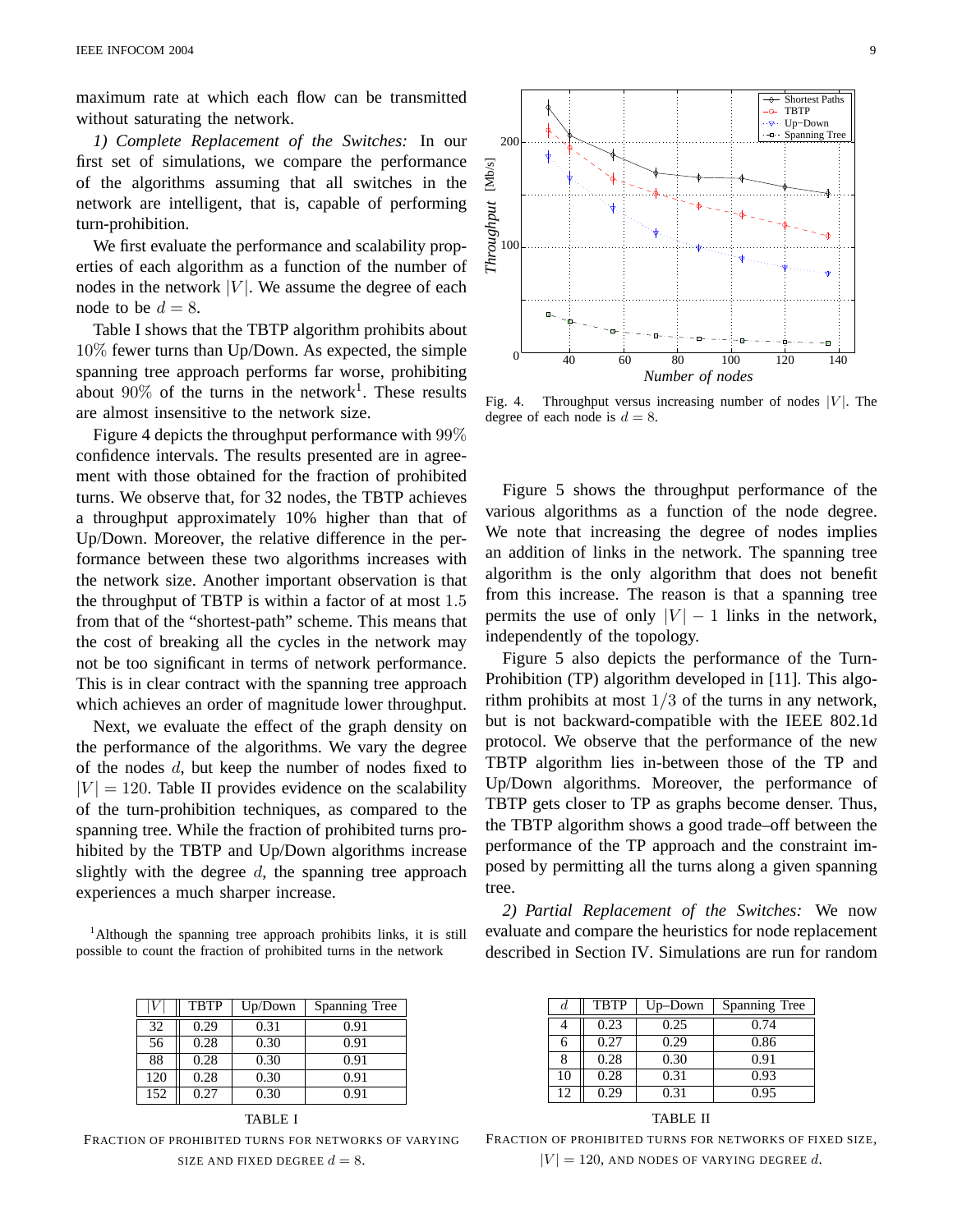

Fig. 6. Throughput versus number of intelligent nodes (total number of nodes is fixed at  $|V| = 120$ ): (a) TBTP (b) Up–Down.



Fig. 5. Throughput versus increasing degree d, for  $|V| = 120$  nodes.

graphs of  $|V| = 120$  nodes and degree  $d = 8$ . For each graph G, a spanning tree  $T(G)$  is first constructed. Then legacy nodes are replaced according to one of the heuristics, that is, either the random or the Top-Down approach.

Figure 6(a) plots the throughput as a function of the number of intelligent nodes in the network, for each of the two heuristics. The results depicted in that figure are for the case where intelligent nodes implement the TBTP algorithm. As expected, the figures shows that the Top-Down heuristic leads to a faster improvement in performance than the random heuristic. For instance, when 60 out of the 120 network nodes are intelligent, Top-Down achieves a throughput roughly 50% higher than that obtained by the random approach. For both heuristics, the marginal gain in the throughput increases

with the number of intelligent nodes.

Figure 6(b) shows similar results when intelligent nodes implement the Up/Down algorithms, though the difference between the two heuristics is less significant in this case.

## *B. Packet Level Simulations*

In this section, we present packet level simulation results obtained with the NS2 simulator [22]. These simulations allow us to estimate the average end-to-end delay of packets as a function of the traffic load, for each of the cycle-breaking methods.

We consider two sample topologies. The first one, referred to as graph  $G_1$ , is similar to that adopted for the flow level simulation and consists of a randomly generated graph with 32 nodes of degree 8. The second graph,  $G_2$ , has also 32 nodes. It is generated using the BRITE topology generator [23], based on the socalled Barabási–Albert model [24]. This model captures the power-law node degree distribution that has been observed in a variety of networks.

Our traffic model is as follows. Each node establishes an UDP session (flow) with four other nodes, picked at random in the network. Each UDP session generates traffic according to an exponential ON–OFF source model. The average ON and OFF periods are 460 ms and 540 ms, respectively. The average traffic rate (in bit/s) is a simulation parameter and denoted by  $\lambda$ . The size of each packet is 600 bytes long. Each link has a propagation delay of 0.5 ms and capacity of 1 Mb/s. Note that due to memory and computation constraints, we could not simulate gigabit links. We conjecture, however, that the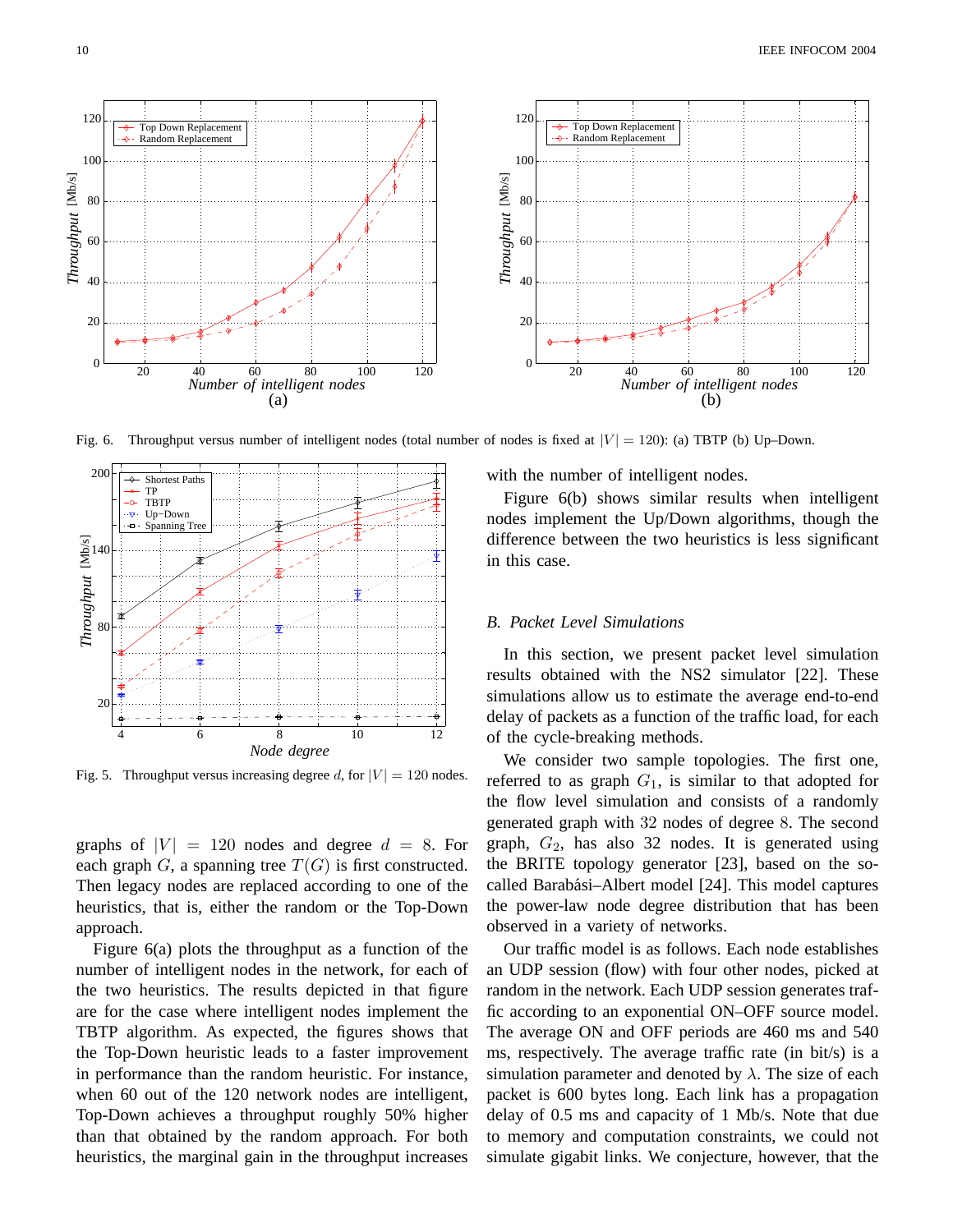

Fig. 7. Average end–to–end delay versus offered load  $\lambda$ , (a) Sample graph  $G_1$  (b) Sample graph  $G_2$ .

simulation results would have been qualitatively similar to those presented here.

The results for the end-to-end delay are presented in Figure 7. The results obtained for the two sample graphs are similar. We observe that the average end-to-end delay incurred with the spanning tree algorithm is always higher than with the two turn-prohibition approaches. Moreover, the maximum sustainable throughput, i.e., the traffic rate value  $\lambda$  at which the end-to-end delay starts to diverge, is increased by a factor of about five when the turn-prohibition techniques are employed. The TBTP algorithm achieves a higher throughput than Up/Down, as the latter prohibits a larger number of turns.

Finally, it interesting to compare Figures 4 and 7, for the case of  $|V| = 32$  nodes. We observe that flow level simulations predict well how each scheme performs one with respect to the other (we remind that the flow-level simulations use 1 Gb/s links). This result validates the use of flow level simulations as a fast and reliable method to predict network performance.

# VI. CONCLUSION

In this paper, we have addressed the problem of breaking cycles in a scalable manner in Gigabit Ethernet networks. This problem has gained particular importance recently with the emergence of large metropolitan area networks (MANs), based on the Gigabit Ethernet technology. Toward this goal, we have proposed, analyzed and evaluated a novel cycle-breaking algorithm, called Tree-Based Turn-Prohibition (TBTP). This polynomialtime algorithm guarantees the prohibition of at most  $1/2$ of the turns in the network, while permitting all the

turns belonging to a pre-determined spanning tree. We have shown that the algorithm can be generalized to the case where turns are assigned non-uniform weights (these weights can be set according to any metric of choice). In that case, the TBTP algorithm prohibits at most  $1/2$  of the total weight of turns in the network. This generalization is especially useful for networks with links of non-uniform capacity.

We have also presented a general framework for incrementally deploying TBTP-capable switches in a way that is backward-compatible with the existing IEEE 802.1d standard. Since several paths may exist between any source-destination pair, we have described a method to perform packet forwarding (routing) in an heterogeneous networks consisting of intelligent and legacy switches.

The performance of the proposed algorithm was thoroughly evaluated using both flow-level and packet-level simulations. The simulation showed that the TBTP algorithm achieves a throughput that is about an order magnitude higher than that obtained with the spanning tree standard. Furthermore, for a wide range of topology parameters, the performance of the TBTP-algorithm differs only by a small margin from that of shortest path routing (which achieves the highest possible throughput in theory, but does not break cycles).

Finally, we have proposed a heuristic, called Top/Down, to determine the order in which legacy switches should be replaced. This scheme proceeds by first replacing the root node, then nodes at level 1, and so forth. We have shown that Top/Down replacement outperforms a scheme where legacy nodes are replaced at random, achieving a throughput 50% higher in some